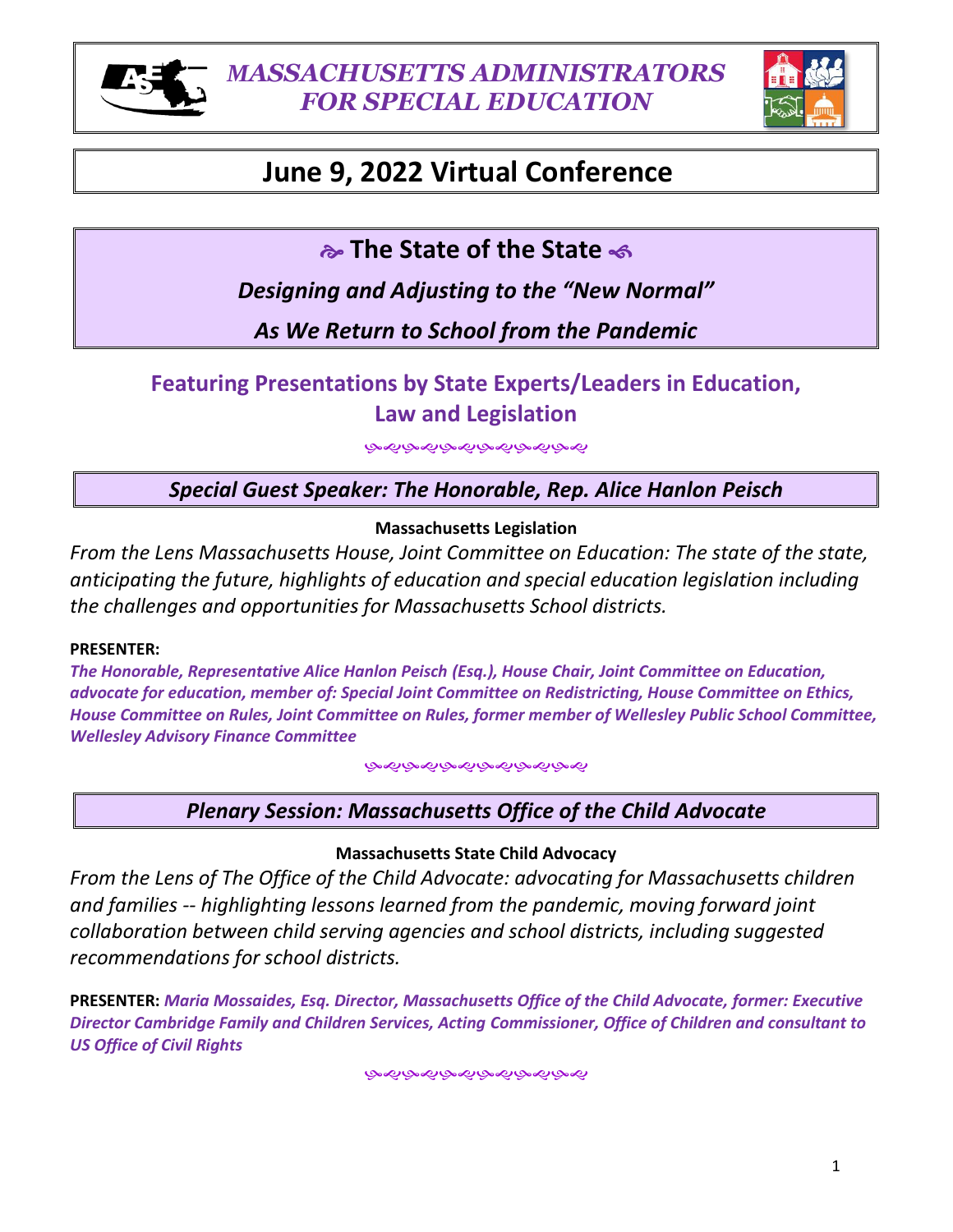# *Massachusetts Office of the Child Advocate*

#### **Massachusetts State Child Advocacy**

*From the Lens of The Office of the Child Advocate: advocating for Massachusetts children and families -- highlighting lessons learned from the pandemic, moving forward joint collaboration between child serving agencies and school districts, including suggested recommendations for school districts.*

#### **PRESENTER:**

*Maria Mossaides, Esq. Director, Massachusetts Office of the Child Advocate, former: Executive Director Cambridge Family and Children Services, Acting Commissioner, Office of Children and consultant to US Office of Civil Rights*

*ৼ৾*৻ড়৽ড়৾ড়ড়ড়ড়ড়ড়ড়

# *Massachusetts Department of Elementary and Secondary Education*

#### **Massachusetts Special Education**

*From the Lens of the Massachusetts Department of Elementary and Secondary Education (DESE): Special Education/public schools foreseeing the future - What will it look like in regard to strengthening the outcomes for students with disabilities and collaborating with families, highlights on equity, diversity, and culturally responsive leadership as envisioned by DESE.*

#### **PRESENTER**:

*Russell Johnston, Ph.D., Senior Associate Commissioner and State Director of Special Education, The Massachusetts Department of Elementary and Secondary Education, former; MA Superintendent of Schools, Special Education Director, special education teacher* 

*ক্ষৰ কৰাক ৰাকৰ কৰা কৰা* 

# *Legal and Legislative Matters, Matter*

#### **Massachusetts and Federal Special Education**

*From the Lens of Paige Tobin, Esq. Legal and Legislative Matters Matter: Approaching the End of the Road –assessing the long, strange trip this school year has been and planning for next year. Session will include discussion of recent relevant case law, legal issues and tips to prepare for 2022-2023. Additionally, the session will include discussion on federal and state issues regarding special education, including targeted advocacy.*

#### **PRESENTER:**

*Paige Tobin, Esq., Murphy, Lamere and Murphy, P.C., special education counsel to Massachusetts public school districts, consultant to ASE, adjunct faculty Bay Path University, lecturer, member Massachusetts Council of School Attorneys and Massachusetts Bar Association*